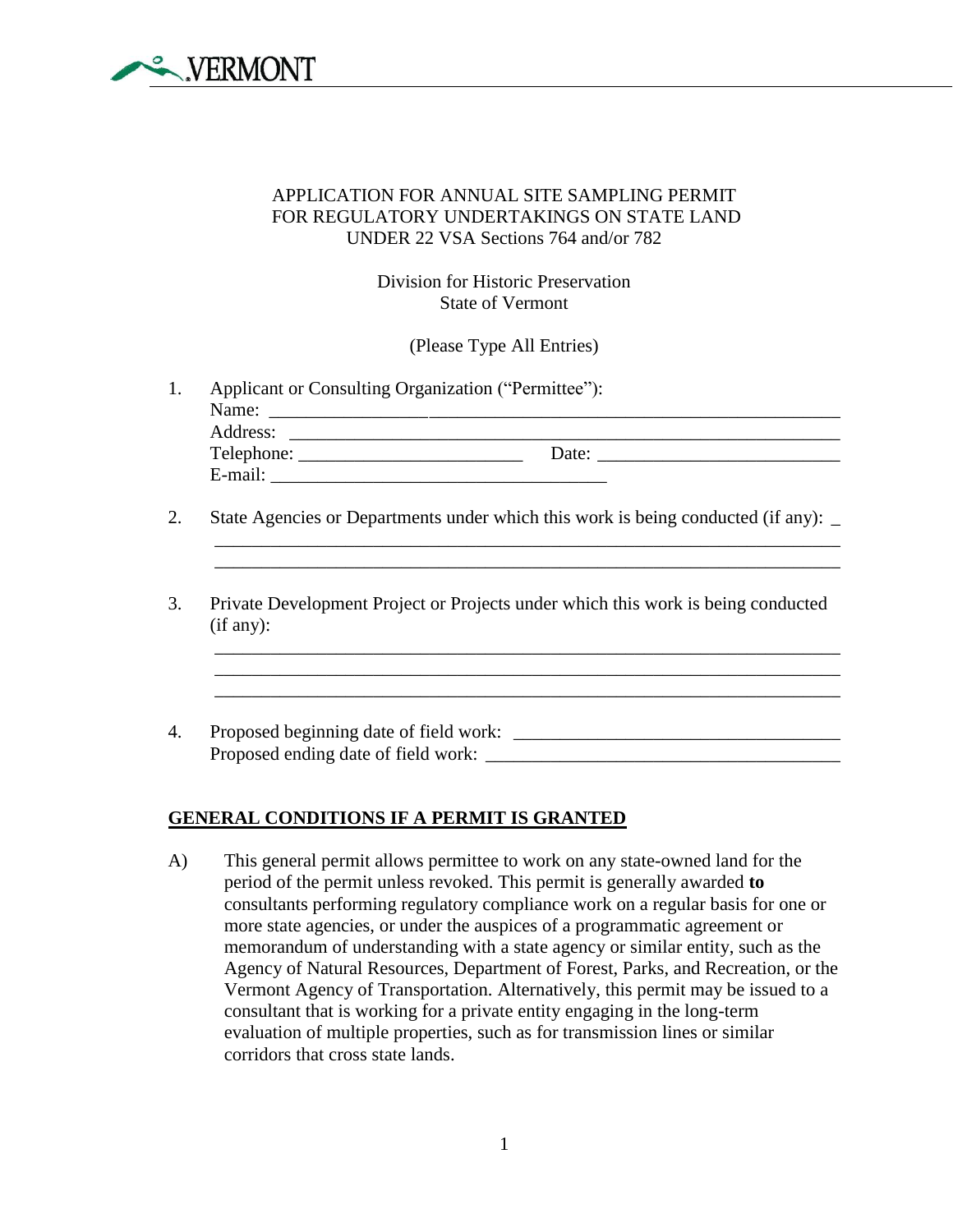- B) Archaeological investigations conducted pursuant to federal and state laws must be conducted by qualified professionals who meet the *Secretary of the Interior's Professional Qualification Standards (Standards)* and are listed on the State's Consultant List.
- C) Permits shall be issued for no more than a twelve (12) month period but may be renewed prior to expiration.
- D) Permittee shall comply with the *Guidelines for Conducting Archaeology in Vermont* and with any additional guidance the VDHP offers as part of the regulatory review process. If the work is not conducted in accord with the *Guidelines* and any additional guidance, VDHP may revoke the permit.
- E) Permits for reconnaissance activities for underwater projects do not authorize recovery of artifacts. In the case of authorized artifact recovery activities, the State may release title to all, a part or none of the recovered historic property to the permit holder, or may grant a temporary loan of all or part to the permit holder. Plans for disposition and/or ownership or transfer of the artifacts, materials, and other data may be made when the permit is issued or may be postponed until completion of the field component of the project.
- F) Permits obtained by misrepresentation or fraud are null or void.
- G) Permittee shall comply with all normal safety rules and regulations, including but not limited to those that apply to any diving or other underwater activity that is carried out in connection with the permit.
- H) Special conditions may be made a part of the permit.
- I) Permittee is required to have the permit available on-site in the course of any diving activity being conducted under the permit.
- J) All permit activities shall be carried out under the general supervision of the State Archaeologist and in such a manner that the maximum amount of historic, archaeological, scientific**,** and educational information may be preserved, interpreted, enhanced or recovered, as necessary. In the case of major data and artifact recovery projects, a charge may be made for supervision and special conditions may be required. It is incumbent upon Permittee to notify and consult with the State Archaeologist about data recovery projects proposed on state lands prior to their initiation.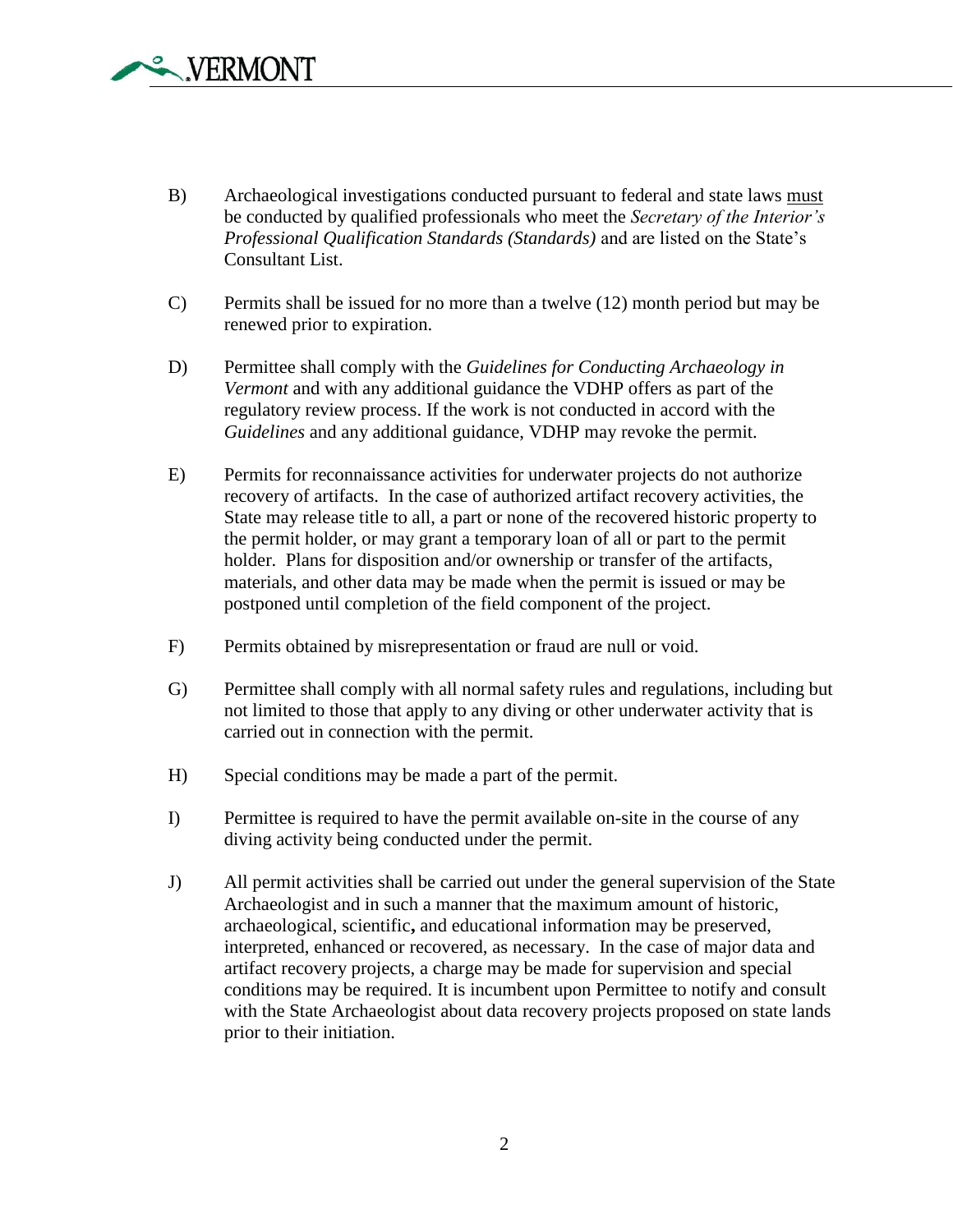- K) This permit shall not apply to investigations on any State-owned historic or archaeological site on which the State has reserved to itself the right to conduct historic and archaeological research, as authorized by Section 762 of 22 V.S.A. 14.
- L) As required by 22 VSA section 764, all collections, archives, and associated materials generated as part of archaeological undertakings on state lands shall be ultimately curated at the Vermont Archaeology Heritage Center, unless other arrangements or agreements are made with the State Archaeologist. The Permittee shall ensure that the current statutory box fee for curation of materials at the Archaeology Heritage Center is part of any Scope of Work related to these undertakings.
- M) Permittee shall be responsible for obtaining any necessary permits from State or Federal agencies that may also have jurisdiction over some types of activities. Permittee is not relieved of his/her responsibility to comply with any other applicable Federal State, or local laws, regulations, or permits.
- N) Permits are not transferable.
- O) The State Archaeologist and the members of the VDHP project review team, or any authorized representative, agent or employee of the State may, at any time, visit, inspect and be present at any or all field investigations including diving operations, laboratory facilities or any other aspect of the operation related to the project for which a permit has been granted in the course of complying with the conditions of this permit.
- P) This permit is issued subject to the terms herein, and may be suspended or revoked at any time upon failure of the Permittee to comply with any terms or conditions of this permit or with any lawful rule or regulation of the Division for Historic Preservation or any other Agency of the State, now or hereafter promulgated.
- Q) This permit does not grant any exclusive rights or privileges which could impair any rights possessed by any individual who owns land adjoining the project area. It does not authorize any damage to private property or invasion of private rights or the violation of Federal, State or local laws or regulations.
- R) The Division for Historic Preservation, through issuance of this permit, accepts no responsibility for any damage, direct or indirect, or whatever nature and by whomever suffered arising out of the project described. The permit holder fully and completely assumes the risk, if any, of activities relating to or arising out of the subject of this permit and assumes full and complete responsibility for determining the potential risks and dangers, apparent or latent.